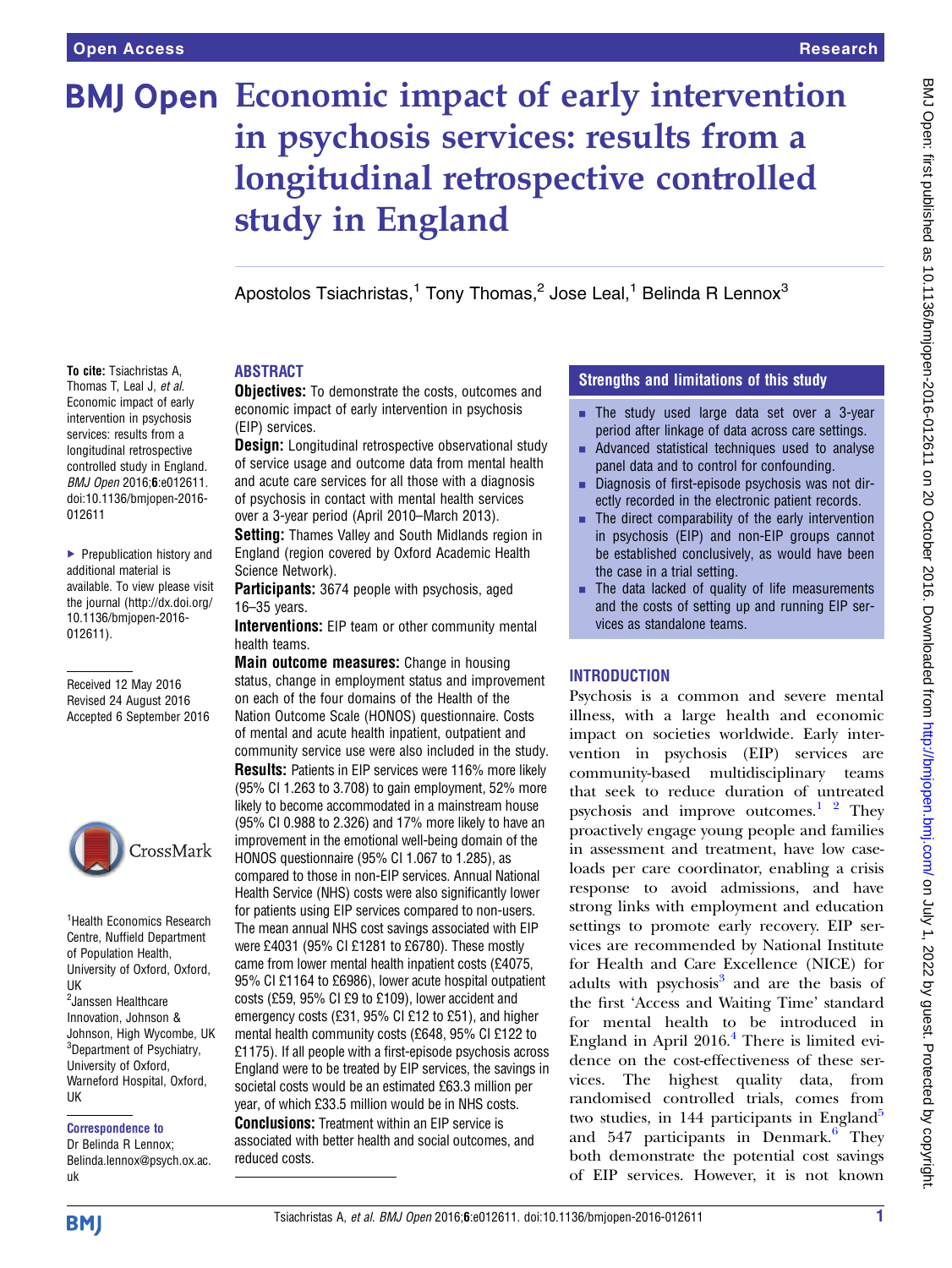whether these savings can also be demonstrated in 'realworld' services as currently implemented into routine clinical practice. EIP has been implemented in a variable manner in England. This variability, combined with the availability of large linked data sets, allows us to explore the impact of EIP services outside a clinical trial setting, with comparable groups of young people either receiving an EIP service or not, depending on their home address. Hence, we aim to estimate the economic impact of EIP services, as implemented in England, on individuals with a diagnosis of psychosis based on health and social outcomes and costs.

# **METHODS**

# Study design and setting

A longitudinal retrospective observational study was conducted to compare the costs and effects of EIP services with other community mental health teams (CMHTs) over a 3-year period (April 2010–March 2013) in the Oxford Academic Health Science Network (AHSN) region. The Oxford AHSN brings together universities, industry and the National Health Service (NHS) to improve health and prosperity in this region through rapid clinical innovation adoption and covers a population of 3.3 million living in Berkshire, Buckinghamshire, Milton Keynes, Oxfordshire and Bedfordshire.<sup> $\prime$ </sup> Care to this population is provided by 4 Mental Health Trusts and 7 Acute Hospital Trusts, and funded by 12 clinical commissioning groups (CCGs). There was variable provision of EIP services across the geography, with EIP services funded by only 6 of the 12 CCGs over this time period. This enables the natural comparison of outcomes associated with EIP and CMHTs in comparable patient groups. The EIP services that are in place are standalone community multidisciplinary teams, containing psychiatrists, psychologists and care coordinators of a variety of professional backgrounds, mostly community psychiatric nurses. They operate according to the Early Intervention in Psychosis (IRIS) guidelines for EIP services, $8$  namely low client-to-care coordinator ratio (1:15), enabling assertive community treatment, expecting to see each clients on a weekly basis. Psychological therapies and family therapy are offered to clients routinely and are delivered by staff within the team. Clients are treated for a period of 3 years. This includes relapse prevention work, undertaken after the initial acute illness, to enable discharge from mental health services, to General Practice (GP) follow-up, after this 3-year period. In contrast, care within CMHTs is delivered with a higher caseload per care coordinator (at least 1:30). Psychological therapies and family therapy are offered after referral to a separate psychological treatment service and involve a waiting list of several months. Clients are treated within CMHTs for the duration of their acute illness and then discharged once stable. The length of treatment by a CMHT for those with first-episode psychosis is 6–9 months.

# Patient sample

We used routinely collected healthcare delivery data licenced from the Health and Social Care Information

Centre (HSCIC) by Janssen Healthcare Innovation (2013). Data included non-sensitive, pseudonymised linked information from Hospital Episode Statistics (HES—Inpatient, Outpatient and Accident and Emergency) and from Mental Health Minimum Data Set (MHMDS), across 3 NHS years (April 2010–March 2013; 2010–2011, 2011–2012 and 2012–2013). Ethics approval was not needed because data could not be linked to patients or providers. Patients belonging to the Oxford AHSN area were selected using their most recent reported residence locations—all those with the lower super output area of residence within one of Oxford AHSN's CCGs.

Briefly, we identified patients with psychosis using the MHMDS and linked the respective acute care data from HES. The approach to identify psychosis patients in the MHMDS database was developed with clinical experts and service leaders, and validated by analyses performed in 3 (of 15) AHSNs in England. Patients were identified with psychosis if they (1) had a primary or secondary diagnosis of psychosis (ICD-10 codes: F20 schizophrenia, F22 persistent delusional disorders or F25 schizoaffective disorders), (2) were classified into one of the Mental Healthcare Clusters related with psychosis (clusters 10– 17, using the Mental Health Clustering Tool) and (3) reported problems associated with hallucination and delusions (question 6 from Health of the Nation Outcome Scale (HONOS) in the HONOS Working Age Adults Questionnaire).

A total of 15 709 patients with psychosis were identified compared to 17 993 reported in quality and outcomes framework  $(QOF)$  data.<sup>9</sup> We further restricted the sample to patients in the age group of 16–35 years with an observed HONOS score at 2010/2011, which resulted in 3674 patients. We identified users of the EIP services in the MHMDS using the mental healthcare team with assigned responsibility for the care of the patient. Hence, the final sample consisted of 831 patients who were treated under EIP service and 2843 patients who were under standard community care (ie, did not have any interaction with the EIP service in the 3-year period considered for analysis). A detailed description of the sample selection criteria and sample identification is presented in online [supplementary appendix 1](http://dx.doi.org/10.1136/bmjopen-2016-012611).

# Healthcare costs, health and social outcomes

In the base case analysis, we estimated the annual healthcare costs of EIP and non-EIP users. Hence, we valued the annual utilisation of the following healthcare services: inpatient length of stay (LOS) in mental health hospital wards, acute hospital emergency (A&E) visits, planned (elective) and emergency (non-elective) LOS in acute care hospital wards, outpatient visits in mental healthcare and acute care, and community mental healthcare contacts. All unit costs concerned 2013/2014 prices and are presented in online [supplementary](http://dx.doi.org/10.1136/bmjopen-2016-012611) [appendix 2.](http://dx.doi.org/10.1136/bmjopen-2016-012611)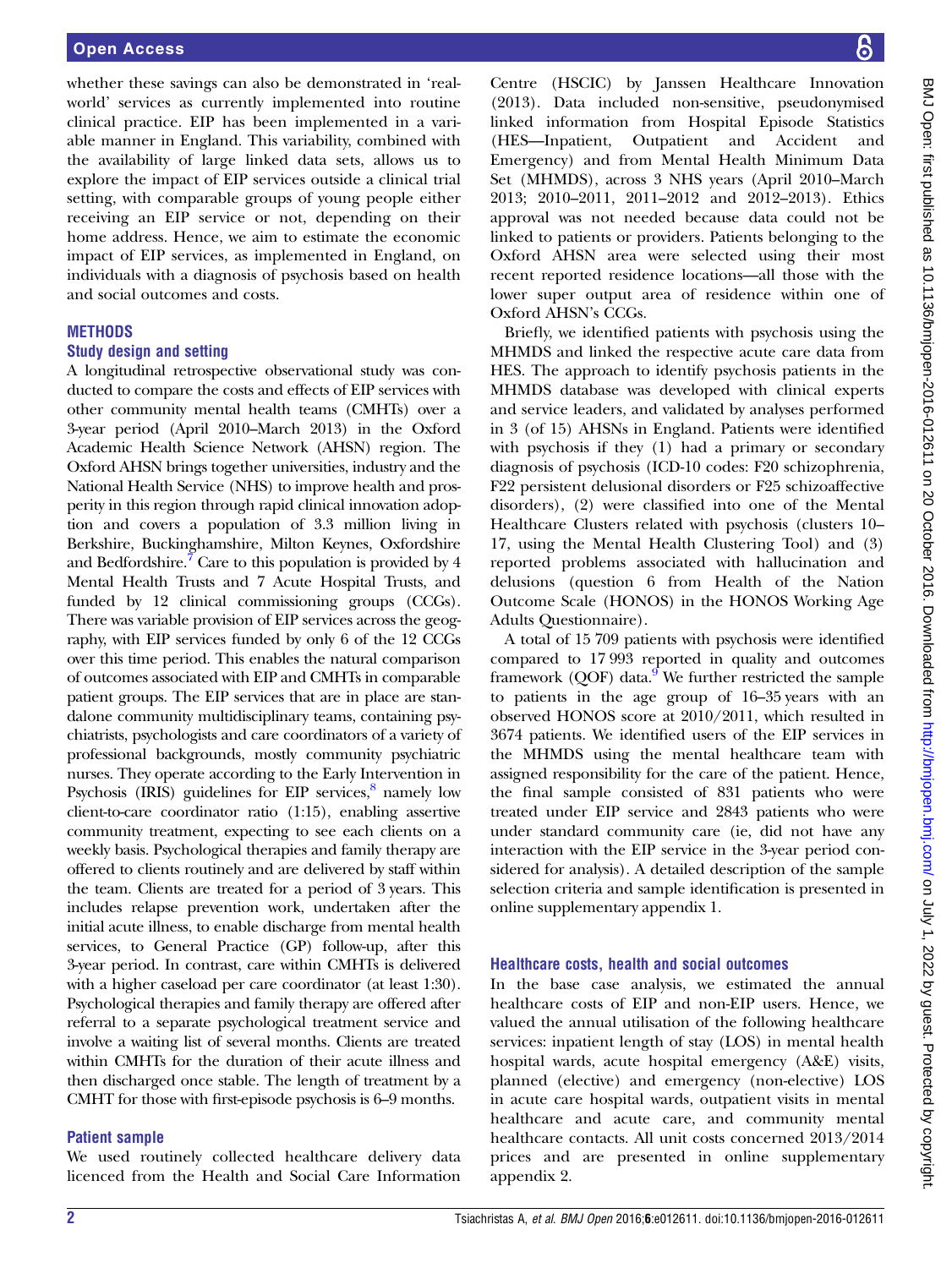<span id="page-2-0"></span>Outcomes were measured in terms of becoming employed (ie, proportion of those unemployed at start of follow-up who became employed during follow-up), resuming studying (ie, proportion of those not in education at start that were in education during follow-up), moving to mainstream housing (not in mainstream housing at start and gaining housing during follow-up), stopping sleeping rough (homeless at start and not homeless at follow-up) and improvement on each of the four domains (ie, personal, emotional and social wellbeing and severe disturbance) of the HONOS questionnaire (the HONOS scores decreased during the follow-up). The HONOS scores on each domain were calculated as the sum of the scores of each related questions.<sup>10</sup> The outcome variables were binary in nature (ie, Yes or No) and were calculated as the (earliest recorded to latest recorded) change in accommodation, employment status and HONOS scores between 2010/2011 and 2012/2013.

### Propensity score matching

As a consequence of the observational study design, the patients using EIP and non-EIP services differed in severity and socio-demographic characteristics. Therefore, we used propensity score matching (PSM) to reduce confounding caused by these differences. The scores on the four dimensions of the HONOS score were used as indicators of well-being and disease severity, while age, gender (male/female) and white-British ethnicity (Yes/No) were used to reduce differences in sociodemographic characteristics that might independently affect outcome. Inverse probability weighting was chosen as the preferred PSM technique because of its suitability for heavily unbalanced and relatively small samples.<sup>[11](#page-8-0)</sup> Stabilised inverse propensity scores were used as weights

to preserve the sample size of the original data and to produce appropriate estimations of variance.<sup>[12](#page-8-0)</sup>

# Statistical analysis

The mean annual costs per patient and per healthcare service in each of the three follow-up years and its difference between users of EIP and non-EIP services were estimated using generalised estimation equation (GEE) models. The GEE model assumes that data are missing at random and uses the available data to adjust the estimates from bias resulting from missing data that are related to observed variables (eg, more severely unwell patients have more missing data). We used a gamma distribution and log link for the cost estimation. The main covariates explored in the model were categorical: EIP services (reference category: Not-EIP service), financial years of 2011/2012 and 2012/2013 (reference category: 2010/2011) and interaction terms of the EIP and financial year. The mean predicted costs from each model were weighted by the stabilised inverse propensity scores.

The outcomes were analysed cross-sectionally as they were expressed in changes in accommodation, employment status and HONOS scores between the earliest recorded and latest recorded values within the 3-year follow-up period. Probability ratios were estimated by using generalised linear models (GLMs) with binomial distribution and log link and were weighted by the stabilised inverse propensity scores. Only the EIP binary covariate was included in the GLMs' main structure.

Considering the large number of missing observations in the most recent measurement of employment, accommodation, and HONOS variables, we performed multiple imputations. For each missing observation in any of the binary outcome variables, 100 imputed observations were generated based on the observation on the four

|                                                |              | <b>Observed</b> |              | <b>After PSM</b> |
|------------------------------------------------|--------------|-----------------|--------------|------------------|
|                                                | <b>EIP</b>   | <b>No-EIP</b>   | <b>EIP</b>   | <b>No-EIP</b>    |
| n.                                             | 831          | 2843            | 831          | 2843             |
| Age, mean (SD)                                 | 24.72 (4.62) | 27.83 (4.99)    | 27.03 (4.95) | 27.11 (5.12)     |
| <b>HONOS</b> score baseline                    |              |                 |              |                  |
| Personal well-being (min 0–max 15), mean (SD)  | 3.47(2.83)   | 3.49(2.94)      | 3.40(2.80)   | 3.47(2.94)       |
| Emotional well-being (min 0–max 12), mean (SD) | 3.68(2.29)   | 4.34(2.74)      | 4.00(2.33)   | 4.18(2.73)       |
| Social well-being (min 0–max 16), mean (SD)    | 4.06(2.94)   | 4.19(3.18)      | 4.04(2.91)   | 4.15(3.17)       |
| Severe disturbance (min 0–max 8), mean (SD)    | 2.29(1.78)   | 2.33(1.93)      | 2.29(1.77)   | 2.32(1.93)       |
| Gender-male (%)                                | 65.46        | 55.22           | 56.66        | 57.49            |
| Ethnicity—white British (%)                    | 56.68        | 64.58           | 60.65        | 62.48            |
| <b>Employment status</b>                       |              |                 |              |                  |
| Employed (%)                                   | 12.24        | 11.95           | 12.75        | 11.62            |
| Students in full/part-time education (%)       | 9.96         | 6.08            | 7.16         | 6.67             |
| Missing $(\%)$                                 | 48.62        | 50.98           | 50.15        | 50.68            |
| Accommodation                                  |              |                 |              |                  |
| Homeless (%)                                   | 4.44         | 4.01            | 4.77         | 4.15             |
| Mainstream housing (%)                         | 45.62        | 40.86           | 43.39        | 41.06            |
| Missing $(\%)$                                 | 42.26        | 46.80           | 44.58        | 46.31            |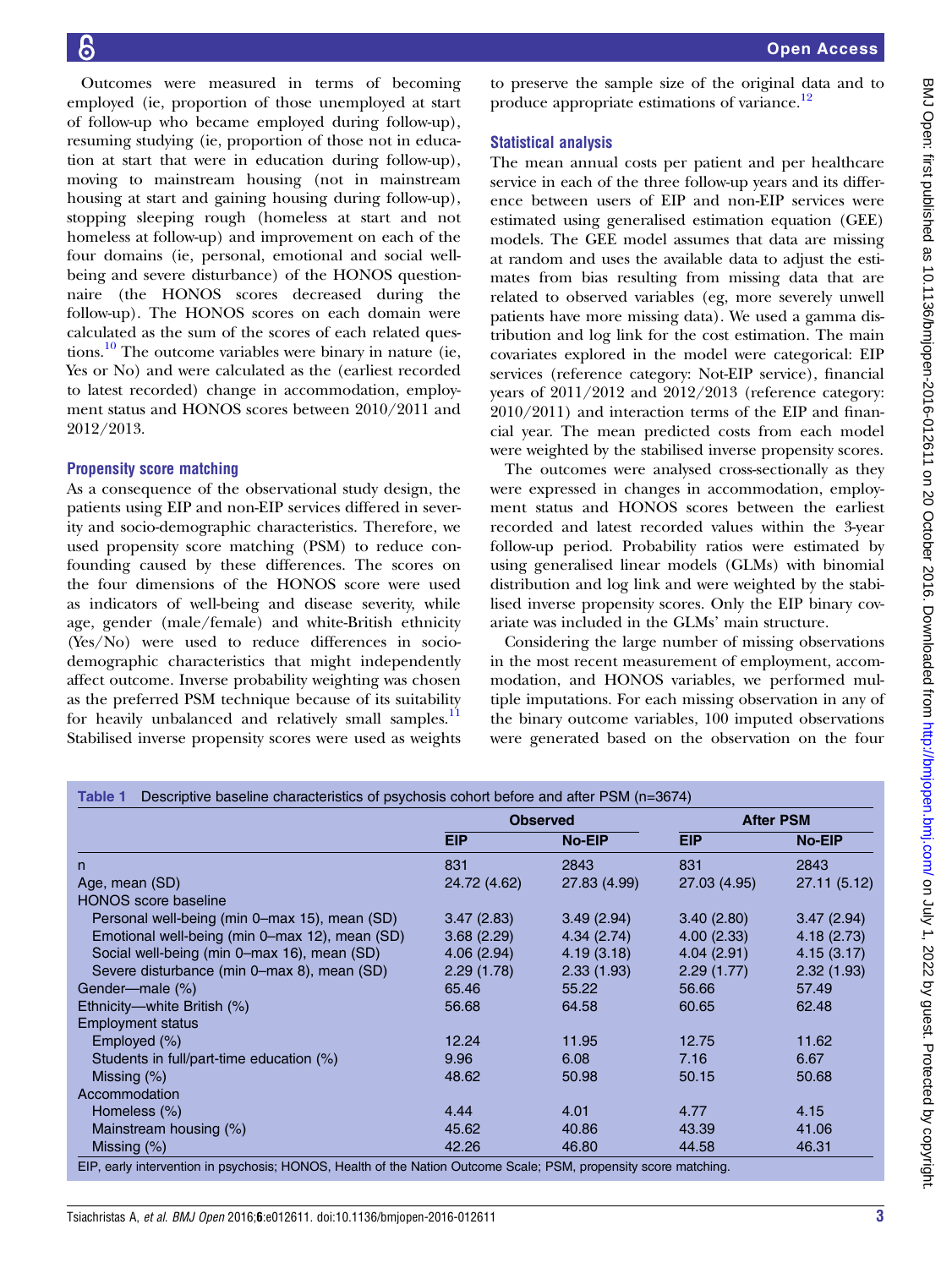<span id="page-3-0"></span>HONOS domains and age in 2010/2011 as well as the binary variables male (Yes/No) and white-British ethnicity (Yes/No) by using a logistic regression. The imputations were generated separately for people in the EIP and non-EIP to avoid introducing biases due to different missing patterns in the two groups. The same GLMs as in the complete case analysis were then used to estimate the outcomes based on the imputed data set.

Parameter uncertainty in the estimated coefficients of the models was captured by bootstrapping 5000 times (with the replacement) the patient sample and re-estimating the regression models. Parameter uncertainty was then propagated using probabilistic sensitivity analysis. This consisted of using the derived sets of regression coefficients to estimate the distribution of predicted costs/outcomes. The CIs of the predicted mean costs/outcomes and mean cost/outcomes differences were obtained by the 2.5th and 97.5th centiles. All statistical analyses were performed in STATA V.13.

### Scenario analysis

We explored the economic impact of providing EIP services to 16−65 years old people with a first episode of psychosis in England. This is the target population for EIP services in England as of April 2016 and amounts to a predicted 8321 new cases per year. $13$  The economywide perspective used here included healthcare costs, productivity gains and housing benefits (transfer payments). Probabilistic sensitivity analysis was used to derive 95% CI around the estimates. We estimated the annual gains and losses per cost category from providing EIP to this population. The change in employment status was translated into annual productivity gains by calculating the difference in the number of patients in employment between EIP and non-EIP services and multiplying it by the English mean income in the <20 −64 years age group weighted by the proportion of men and women in the sample. Based on the literature, we assumed that patients were employed on average for 0.65 full-time equivalent  $(FTE)$ .<sup>[14](#page-8-0)</sup> The number of employed service users if no EIP services were provided was based on the proportion of those in the non-EIP service who were employed (before PSM). This number was then multiplied by the probability ratio of becoming employed in EIP service to calculate the total number of employed EIP service users. Similarly, annual savings in terms of reduced governmental expenditure for housing benefits (transfer payments) were calculated in the case where patients got a mainstream house.

#### Sensitivity analyses

Several sensitivity analyses were performed to investigate the sensitivity of the results to the underlying data and assumptions. First, we report our results based on the complete cases (ie, without imputing missing observations). Second, we estimated the effect size of EIP on the four HONOS scores on the continuous scale (ie, as the differences between the earliest and latest HONOS

|                                  | 2010-2013               | 2010/2011          |                               |                            | 2011/2012            |                         |                                     | 2012/2013                          |                                     |                             |
|----------------------------------|-------------------------|--------------------|-------------------------------|----------------------------|----------------------|-------------------------|-------------------------------------|------------------------------------|-------------------------------------|-----------------------------|
|                                  | <b>Mean difference</b>  | 음<br>대             | <b>AIB</b><br>T-len-l         | <b>Difference</b>          | 읎                    | Non-EIP                 | Difference                          |                                    | Non-EIP                             | <b>Difference</b>           |
| <b>Total</b>                     | $-4031$                 | 6917               | 9936                          | $-2419$                    | 13010                | 17653                   | $-4644$                             | 13993                              | 19022                               | $-5029$                     |
|                                  | $-6780t$                | $(5780)$ to        | $\mathbf{a}$<br>(8450         | $(-3840 to -998)$          | $(11, 260)$ to       |                         |                                     |                                    | (14813 to                           | $-8690$ to                  |
|                                  | $-1281$                 | 8054)              | 10222                         |                            | 14759)               | $(14068 to$<br>$21239)$ | $(-7887)$ to<br>-1400)              | $(12\,463\,{\rm to}$<br>$15\,524)$ | 23 231)                             | $-1368$                     |
| A&E                              | $\frac{1}{3}$           |                    | 95                            | $-28$                      | $\frac{2}{3}$        | 117                     | $-35$                               | $\overline{2}$                     | 102                                 | $-31$                       |
|                                  | $(-51 to -12)$          | $(55$ to $79$      | 105<br>(86 to                 | $(-43 to -13)$             | (66 to 99)           | (89 to 146)             | $\frac{(-58 \text{ to } -12)}{739}$ | (60 to 83)                         | (77 to 128)                         |                             |
| Community                        | 648                     | 2012               | 1685                          | 327                        | 4640                 | 3900                    |                                     | 5545                               | 4465                                | $(-52 to -10)$<br>879       |
|                                  | (122 to 1175)           | (1754 to           | to 1820)<br>(1550)            | (41 to 613)                | (4187 to 5093)       | $(3257$ to $4544)$      | (139 t 0 1340)                      | (5140 t 5950)                      | (3852 to 5479)                      | $(181$ to $1577)$           |
|                                  |                         | 2270)              |                               |                            |                      |                         |                                     |                                    |                                     |                             |
| Non-elective LOS-mental ward     | $-4075$                 | 3728               | 6132                          | $-2404$                    | 7109                 | 11874                   | $-4765$                             | 7459                               | 2516                                | $-505$                      |
|                                  | $-6986t$                | (2710 to           | to 6948)<br>(5315             | $(-3706t)$                 | (5610 to 8607)       | (7989 to 15 759)        |                                     | (6136 to 8783)                     | (8012 to 17 021)                    |                             |
|                                  | $-1164$                 | 4746)              |                               | (1102)                     |                      |                         | $(-8344)$ to $-1187$ )              |                                    |                                     | $(-9100 \text{ to } -1014)$ |
| Non-elective admission to acute  | $-59$                   | 43                 | 88                            | $-45$                      | 58                   | 124                     | $-66$                               |                                    | $\frac{22}{2}$                      | $-65$                       |
| care                             | $(-109 \text{ to } -9)$ | $(25 to 61)$<br>19 | 106)<br>(70 to                | $(-71$ to $-20$ )<br>$-22$ | $(30 to 85)$<br>$31$ | $(38 to 210)$<br>$79$   | $(-137$ to 5)<br>-48                | $(32 to 82)$<br>$32$               | $(44 to 200)$<br>83                 | $(-131$ to 1)<br>$-51$      |
| Elective admission to acute care | $-40$                   |                    |                               |                            |                      |                         |                                     |                                    |                                     |                             |
|                                  | $(-118)$ to 38)         | (6 to 31)          | 59)<br>(23 to                 | $(-44 t 0)$                | (15 to 48)           | $(-39$ to 198)<br>1219  | $(-161$ to 64)<br>$-216$            | $(9 to 55)$<br>760                 | $\frac{(-43 \text{ to } 209)}{926}$ | $(-166$ to 64)<br>$-165$    |
| Outpatient mental healthcare     | $-196$                  | 984                | 1191                          | $-207$                     | 1004                 |                         |                                     |                                    |                                     |                             |
|                                  | $(-435)$ to $43$        | (773 to 1195)      | $\frac{1305}{2}$<br>(1077)    | $(-450 t 36)$              | 782 to 1225)         | (969 to 1470)           | $(-483$ to 52)                      | (594 to 927                        | $(707$ to 1145)<br>119              | $(-375)$ to 45              |
| Outpatient acute care            |                         |                    | $\overline{5}$                | $-34$                      |                      | 143                     |                                     |                                    |                                     | $-41$                       |
|                                  | $(-70 to -13)$          | (51 to 83)         | $\overline{111}$<br>$(92)$ to | $(-53 to -16)$             | (73 to 114)          | (101 to 186)            | $(-86 to -13)$                      | (53 <sub>101</sub> )               | (70 to 168)                         | $(-76 \text{ to } -7)$      |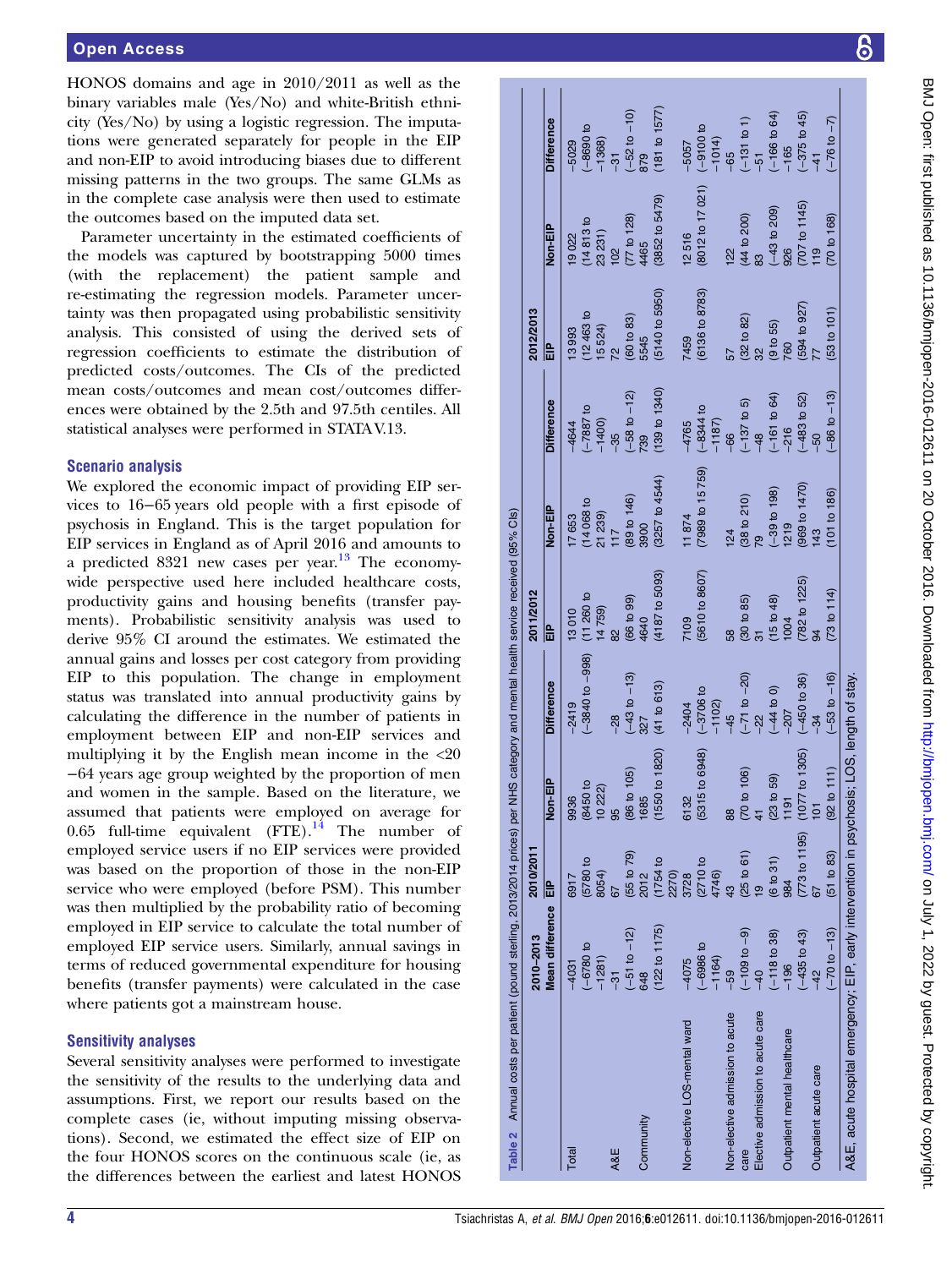<span id="page-4-0"></span>Figure 1 Mental health costs per patient per year and healthcare service.



scores per patient) to investigate the impact of defining the HONOS outcome variables as binary. Third, we explored the sensitivity of the scenario results to the assumed employed FTE by varying it between 0.5 (lower assumed level) and 0.8 FTE (upper assumed level). Fourth, we performed the scenario analysis using patients aged 16−35 years as target population.

# RESULTS

#### Sample characteristics

The descriptive statistics of the sample in 2010/2011 are presented in [table 1](#page-2-0), including the patient characteristics after PSM. The differences in patient characteristics between EIP and non-EIP samples after PSM were substantially reduced (eg, scores on three out of the four HONOS domains, being employed, and living in mainstream house) and in some cases were almost eliminated (eg, mean age, being white British). After applying PSM, patients in the EIP service were on average 27 years old and scored on average 3.40 on the personal well-being domain (out of 15), 4.00 on the emotional well-being domain (out of 12), 4.04 on the social well-being (out of 16) and 2.29 on the severe disturbance domain of HONOS (out of 8). Furthermore, 57% of the patients were men, 61% were white British, 13% were employed at the start of follow-up and 43% were living in a mainstream house at the start of follow-up.

#### Results from the main cost and outcome analysis

The annual costs per patient in EIP and non-EIP services for each year are reported in [table 2](#page-3-0) and figure 1. The mean saving in NHS costs for each patient in EIP per year was £4031 (95% CI £1281 to £6780). This was mainly driven by savings in non-elective LOS in mental healthcare (£4075). The mean savings in NHS costs from EIP service increased from £2419 in 2010/2011 to £5029 in 2012/2013. The differences in costs of elective admissions to acute care and costs of outpatient mental healthcare between EIP and non-EIP services were not statistically significant.

Over the 3-year period and compared to patients in other CMHTs, patients in EIP services had almost 116% higher probability (95% CI 1.263 to 3.708) of gaining employment, 52% higher probability of moving to mainstream housing (95% CI 0.988 to 2.326) and 17% higher probability of having an improvement in emotional well-being domain of HONOS (95% CI 1.067 to 1.285) (table 3).

#### Results from the main scenario analysis

The scenario analyses are presented in [table 4](#page-5-0). If EIP were to be provided to all 16−65 years old people with a first-episode psychosis across England (ie, 8321 new cases per year), there would be 1161 (95% CI −11 to 2330) more people in paid employment every year, with

| Results of the outcome analysis for patients with psychosis (n=3674)<br>Table 3 |                          |           |         |              |              |
|---------------------------------------------------------------------------------|--------------------------|-----------|---------|--------------|--------------|
| <b>Outcome</b>                                                                  | <b>Probability ratio</b> | <b>SE</b> | p Value | Lower 95% CI | Upper 95% CI |
| Becoming employed                                                               | 2.164                    | 0.592     | 0.005   | 1.263        | 3.708        |
| Resuming studying                                                               | 1.828                    | 0.775     | 0.156   | 0.793        | 4.212        |
| Moving to mainstream housing                                                    | 1.516                    | 0.316     | 0.056   | 0.988        | 2.326        |
| No longer homeless                                                              | 1.618                    | 0.481     | 0.107   | 0.901        | 2.903        |
| HONOS personal well-being improvement                                           | 1.002                    | 0.054     | 0.970   | 0.901        | 1.114        |
| HONOS emotional well-being improvement                                          | 1.171                    | 0.055     | 0.001   | 1.067        | 1.285        |
| HONOS social well-being improvement                                             | 1.066                    | 0.055     | 0.212   | 0.964        | 1.179        |
| HONOS severe disturbance improvement                                            | 1.035                    | 0.056     | 0.518   | 0.932        | 1.150        |
| HONOS. Health of the Nation Outcome Scale.                                      |                          |           |         |              |              |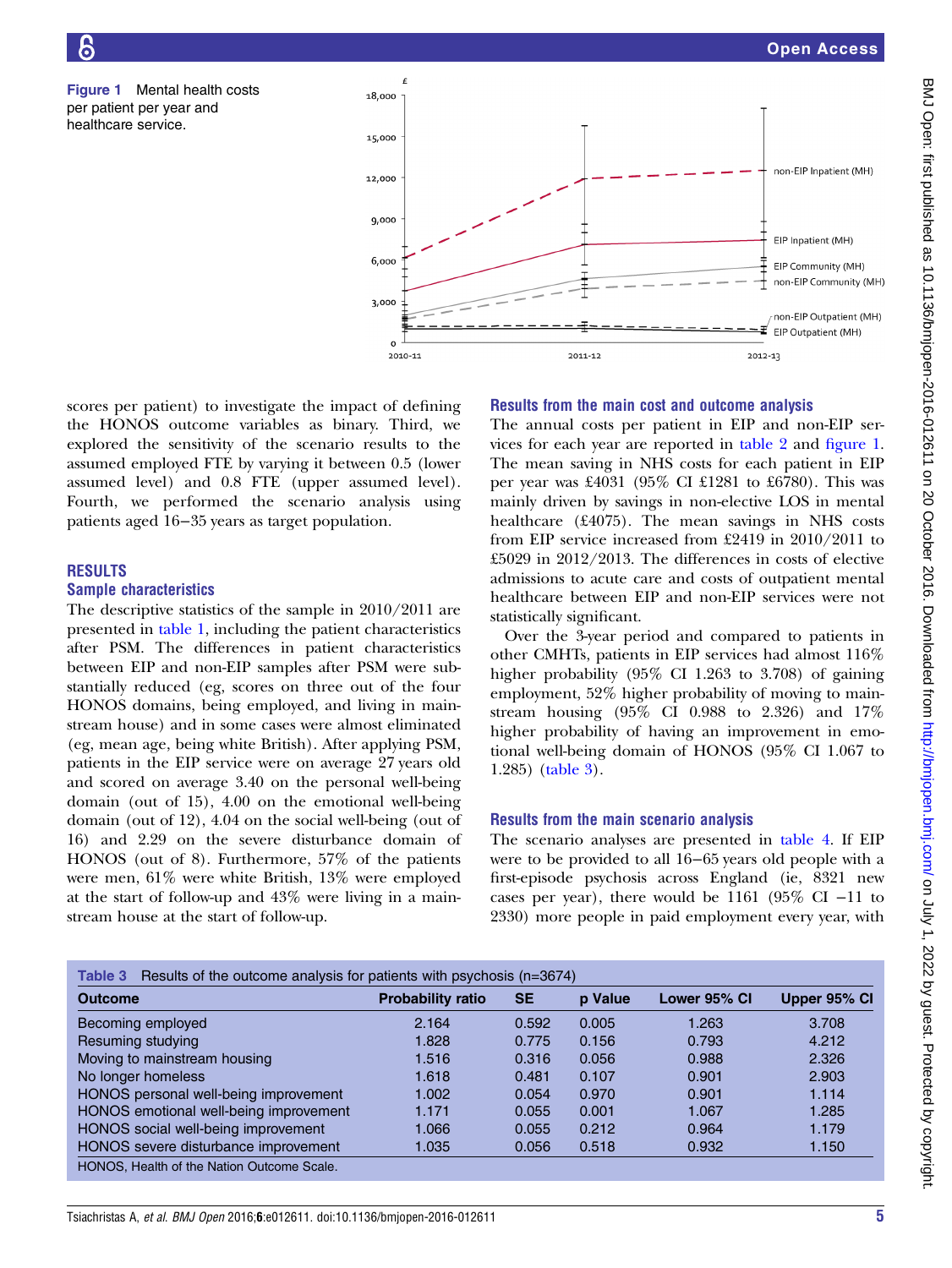<span id="page-5-0"></span>resulting £21.7 million (95% CI –0.2 to 43.6) productivity gains for the English economy. EIP services would also lead to 1734 (95% CI −311 to 3798) more young people per year moving into mainstream housing, saving an estimated £8 million (95% CI –1.4 to 17.6) in housing benefits. The total savings/gains outside NHS (ie, including savings in housing benefits and productivity gains) would therefore be £29.8 (95% CI 6.5 to 53.4) million per year. The total saving in NHS costs for providing EIP across England would be ∼£33.5 (95% CI 10.4 to 55.1) million per year (£4031 reduction in total costs times 8321 patients). Hence, the total saving/gains to overall English economy due to widespread implementation of EIP would be £63.3 (95% CI 30.4 to 95.8) million per year.

# Results from the sensitivity analyses

The results from the complete case analysis of the outcomes are presented in the upper panel of [table 5](#page-6-0). These results were similar to the results from the main outcome analysis (see [table 3](#page-4-0)), except for a lower probability ratio of getting employed if receiving EIP (from 2.164 in the main analysis to 1.989) and a higher p value of the outcome moving to mainstream housing (from 0.056 in the main analysis to 0.059). The results from the second sensitivity analysis are presented in the lower panel of [table 5](#page-6-0). As these results show, patients in EIP had on average 0.545 (95% CI 0.294 to 0.795) and 0.246 (95% CI 0.048 to 0.443) more improvement in the HONOS domains emotional well-being and severity disturbance, respectively, compared with patients in non-EIP services.

[Table 6](#page-7-0) shows the results from the sensitivity analysis when changing the FTE that patients work after getting employed from 0.65 (main analysis) to 0.5 and 0.8 as well as when the eligible population for EIP is changed from 16–65 years old (main analysis) to 16–35 years old. In the most conservative scenario (target population: 16–35 year olds; FTE=0.5), the total savings/gains to overall English economy are ∼£36.6 (95% CI 17.7 to 55.7) million, of which £23 (95% CI 7.0 to 38.7) in healthcare. In the most optimistic scenario (target population: 16−65 year olds; FTE=0.8), the total savings/gains to overall English economy are ∼£68 (95% CI 31.7 to 104.5) million.

# **DISCUSSION**

EIP services are highly valued by service users and families as being non-stigmatising, recovery-focused services.[15 16](#page-8-0) The recent Schizophrenia Commission (2012) concluded that EIP services were 'The most positive development in mental health services since the beginning of community care … nowhere else have we seen the constant high standards, recovery ethos, co-production and multi-disciplinary team working'. Our study demonstrates that being treated within an EIP service is associated with reduced LOS in a mental

Getting mainstream

Getting mainstream

40.86 (39.32 to 42.46)

 $(39.32 \text{ to } 42.46)$ 

housing

**Non-healthcare** 

**Healthcare** 

Getting employed 11.95

Getting employed

11.95

(10.93 to 13.04)

10.93 to 13.04)

(1.263 to 3.708)

 $(1.263 to 3.708)$ 

 $(8115 to 8501)$ 

1.516 (0.988 to 2.326)

8321 (8115 to 8501)

 $(8115 to 8501)$ 

 $(0.988 to 2.326)$ 

3401 (3249 to 3556)

\*Mean income is for 0.65 FTE.

Overall economy

EIP, early intervention in psychosis; FTE, full-time equivalent.

\*Mean income is for 0.65 FTE.<br>EIP, early intervention in psychosis; FTE, full-time equivalent.

5135 (3065 to 7205)

1734 (−311 to 3798)

 $(-311)$  to 3798)

(3065 to 7205)

(3249 to 3556)

2.164

8321 (8115 to 8501)

994 (907 to 1085)

2155 (981 to 3347)

1161 (−11 to 2330)

 $(-11 to 2330)$ 

(981 to 3347)

(907 to 1085)

Table 4 Economic impact of EIP if provided to eligible patients % in non-EIP at 2010/2011

Table 4

Economic impact of EIP if provided to eligible patients

Probability ratio

Probability

% in non-EIP at

A (source [Table](#page-2-0) 1)

2010/2011

B (source

Table 3)

[Table](#page-4-0) 3) C (source<sup>[13](#page-8-0)</sup>) D (C × A) E (D × B) F (E–D)

C (source<sup>13</sup>)

 $D(C \times A)$ 

Number of eligible patients

Number of eligible

Patients in non-EIP

Patients in

Patients in  $\frac{a}{b}$ 

Patients in

Difference in

patients

Difference in

patients £ per patient per year Yearly gains/savings

early gains/savings

G (source [supplementary](http://dx.doi.org/10.1136/bmjopen-2016-012611)

G (source supplementary **E** per patient per year

[appendix](http://dx.doi.org/10.1136/bmjopen-2016-012611) 2) H (F × G)

appendix 2)

 $F(E-D)$ 

 $E(D \times B)$ 

 $H(F \times G)$ 

18728\*

21738942

**1628** 

8025662

(−201 746 to 43 637 984)

 $-201$  746 to 43 637 984)

(−1 439 527 to 17 575 351)

 $(-1439527$  to  $17575351)$ 

(6 499 386 to 53 385 173)

33541128

(6499 386 to 53 385 173)

29764605

(10 398 380 to 55 132 937)

 $(10398380$  to 55 132 937)

(30 368 059 to 95 763 601)

63 305 733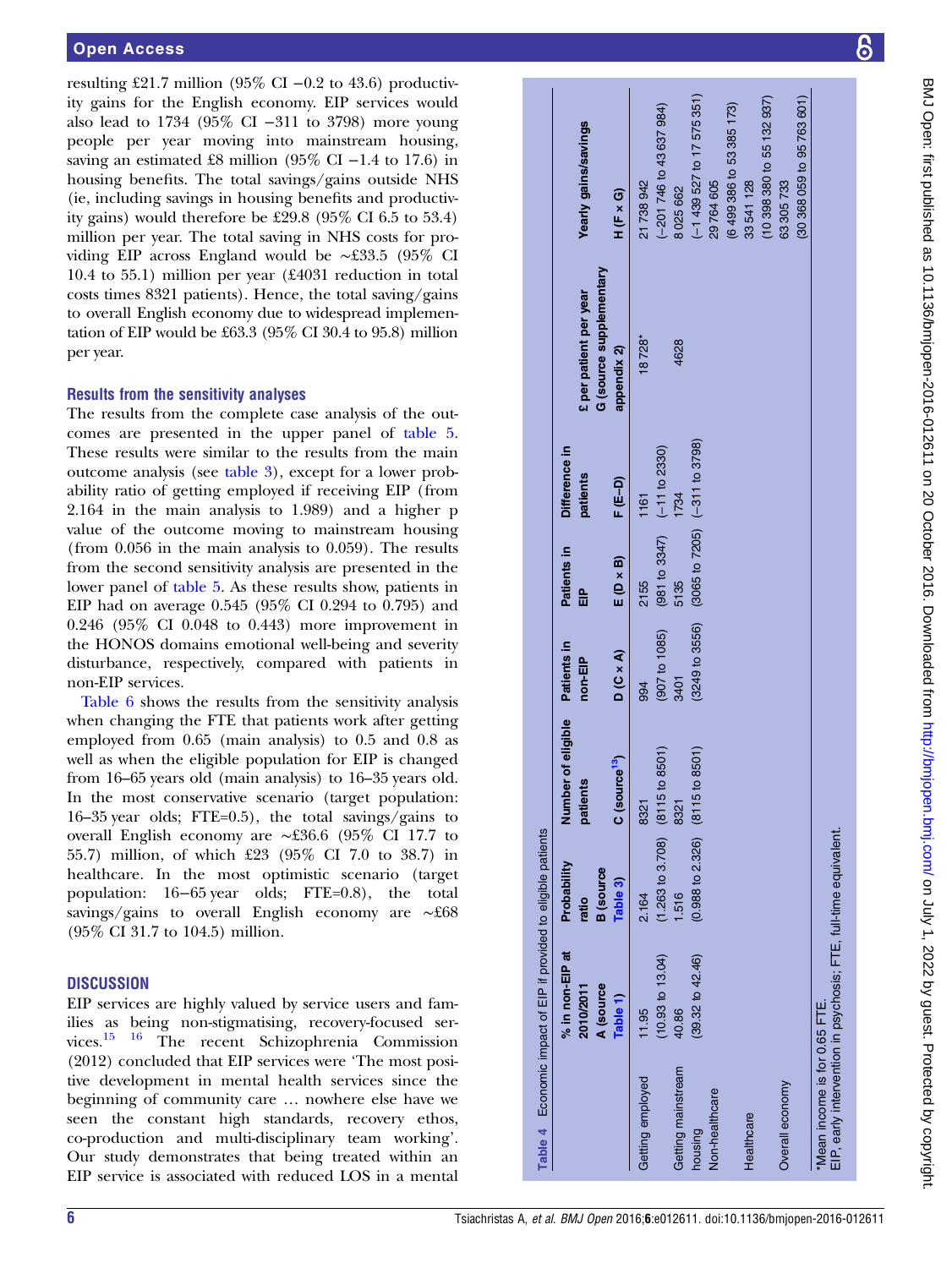<span id="page-6-0"></span>

| Results from the complete case analysis and HONOS effect size<br>Table 5                     |                          |           |                |              |              |
|----------------------------------------------------------------------------------------------|--------------------------|-----------|----------------|--------------|--------------|
| <b>Outcome</b>                                                                               | <b>Probability ratio</b> | <b>SE</b> | <b>p</b> Value | Lower 95% CI | Upper 95% CI |
| Complete case analysis                                                                       |                          |           |                |              |              |
| Becoming employed (n=1801)                                                                   | 1.989                    | 0.534     | 0.011          | 1.174        | 3.368        |
| Resuming studying (n=1664)                                                                   | 1.495                    | 0.572     | 0.293          | 0.707        | 3.164        |
| Moving to mainstream housing (n=1989)                                                        | 1.419                    | 0.262     | 0.059          | 0.987        | 2.039        |
| No longer homeless (n=1993)                                                                  | 1.613                    | 0.440     | 0.080          | 0.945        | 2.754        |
| HONOS personal well-being improvement (2381)                                                 | 0.997                    | 0.055     | 0.957          | 0.895        | 1.111        |
| HONOS emotional well-being improvement (2381)                                                | 1.175                    | 0.053     | 0.000          | 1.075        | 1.285        |
| HONOS social well-being improvement (2381)                                                   | 1.065                    | 0.056     | 0.231          | 0.961        | 1.181        |
| HONOS personal well-being improvement (2381)                                                 | 1.030                    | 0.056     | 0.595          | 0.925        | 1.146        |
| Effect size of EIP on the HONOS dimension after multiple imputation (n=3674)                 |                          |           |                |              |              |
| HONOS personal well-being                                                                    | $0.151*$                 | 0.153     | 0.324          | $-0.149$     | 0.451        |
| HONOS emotional well-being                                                                   | $0.545*$                 | 0.128     | 0.000          | 0.294        | 0.795        |
| HONOS social well-being                                                                      | $0.274*$                 | 0.158     | 0.083          | $-0.036$     | 0.584        |
| <b>HONOS</b> severe disturbance<br>*There are the conditionate on a linear conditional coole | $0.246*$                 | 0.101     | 0.015          | 0.048        | 0.443        |

\*These are the coefficients on a linear continuous scale.

EIP, early intervention in psychosis; HONOS, Health of the Nation Outcome Scale.

health hospital, increased contact with a CMHT and an increased chance of becoming employed, improving accommodation status and increasing emotional well-being.

EIP was estimated to save the NHS £4031 per patient per year and has the potential to generate substantial gains and savings to the overall economy. These findings were derived from a large data set, consisting of 3674 young people with psychosis who had been in contact with mental health services for 3 years between 2010 and 2013 and included 831 who had been in contact with an EIP service. These data also confirm the significant difficulties that young people with a diagnosis of psychosis experience. Only 12% of young people with psychosis were in employment at the start of follow-up, and about 7% were in education. This is in comparison with the overall unemployment rate in the Thames Valley at this time, of between 4.5% and 6%.

The cost savings for those in EIP services were seen for each of the 3 years of follow-up, with greater cost savings in years 2 and 3 than in year 1, indicating that there is continued benefit throughout the 3 years of treatment. Other studies that examined the legacy effects of EIP have found that the positive effects of 2 years of an EIP service on clinical symptoms and functioning are no longer significant at 5-year follow-up.<sup>17</sup> <sup>18</sup> Indeed, services that offer continuity of specialised care for 5 years albeit with a reduced intensity of intervention after the initial 2 years demonstrate sustained improvement in symptoms and functioning at 5-year follow-up relative to standard care.<sup>[19](#page-8-0)</sup> Taken together, these findings suggest that EIP is an effective intervention as long as it is continued.

Our data examined the impact of EIP services as implemented in clinical practice. This includes a level of variability within services in the fidelity to the gold standard service model of EIP treatment being delivered. This has been exacerbated in recent years with the lack

of protected budgets for EIP services and the need for cost savings. Based on a preliminary analysis, there were indications about the positive relation between EIP fidelity and outcomes, but we plan to investigate this relation thoroughly in the future by using more complete and comprehensive data. However, in spite of these limitations, we can still demonstrate the large and significant impact of these services on healthcare costs and outcomes.

Our approach is in line with the Medical Research Council (MRC) guidance about using natural experiments to evaluate population health interventions. $20$  Following the guidance, PSM was used to introduce an experimental element in our observational study and probabilistic analysis followed by several sensitivity analyses addressing uncertainty in the results. EIP was found to increase the likelihood for improvement in emotional well-being, which supports the findings that EIP increases also the probability of moving to mainstream housing, although it was of borderline statistical significance. This is further supported by sensitivity analyses showing EIP to have a small to medium size effect (ie, between 0.20 and  $0.79$ )<sup>[10](#page-8-0)</sup> on emotional well-being and severity disturbance. Furthermore, adjusting for the time interval between the earliest and most recent measurements of outcomes in the analysis provided similar results.

The strengths of this current study include the large data set, the linkage of data across care settings and the statistical techniques used to analyse panel data and to control for confounding. We counted any record of contact with an EIP service during the 3 years as being treated under EIP for the whole 3-year period for the purpose of the analysis. A limitation of our analysis is that we have inferred a diagnosis of first-episode psychosis in a majority of the patients as this was not directly recorded in the electronic patient records at the time of the study. While we feel we have controlled for variables between the EIP and non-EIP groups with the data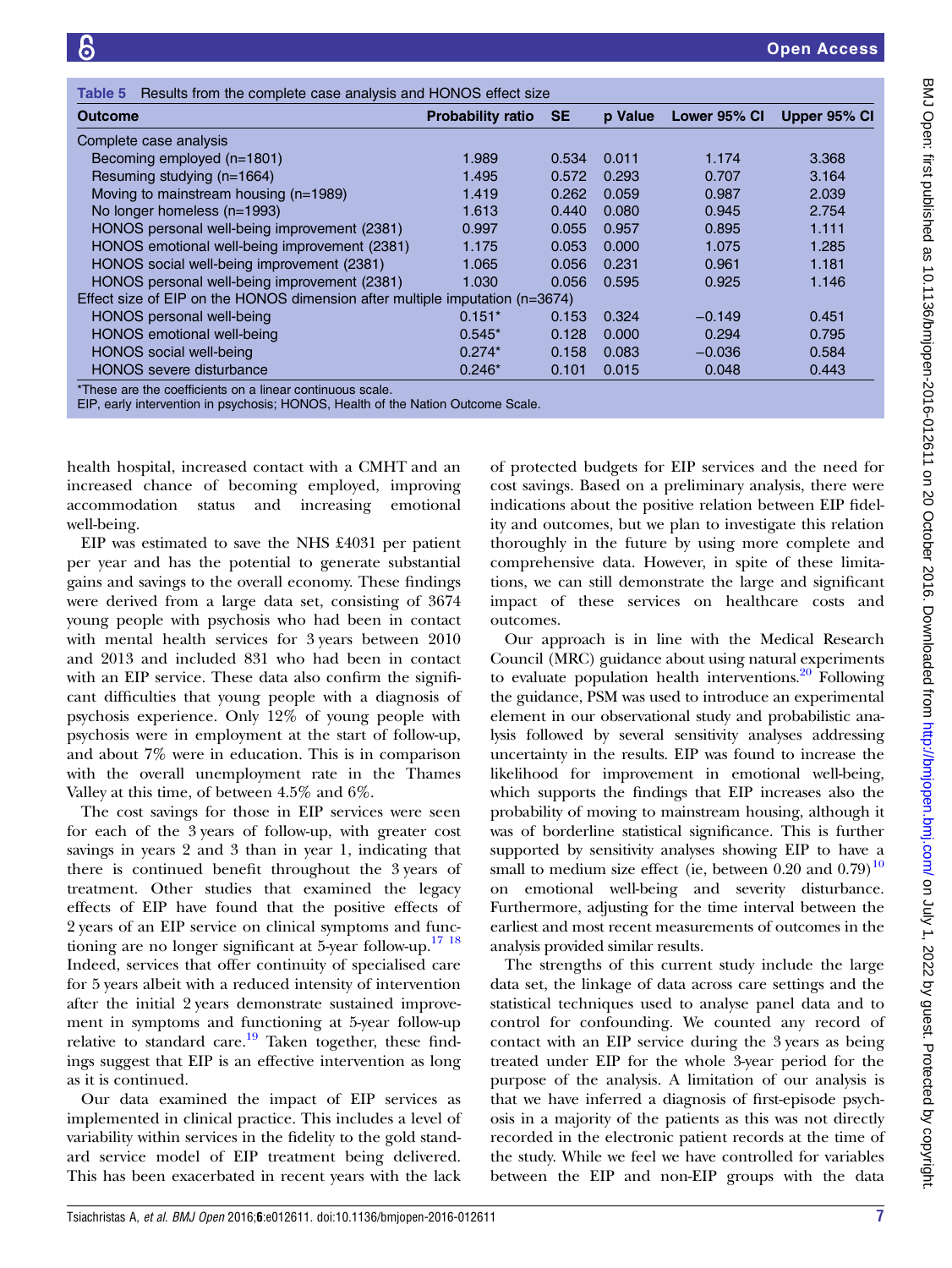<span id="page-7-0"></span>

|                                                      | Table 6 Scenario analysis (eligible population is 16-35 years old) |                                                              |                                         |                                                |                                             |
|------------------------------------------------------|--------------------------------------------------------------------|--------------------------------------------------------------|-----------------------------------------|------------------------------------------------|---------------------------------------------|
|                                                      | Yearly gains/savings of<br>getting employed                        | getting mainstream housing<br><b>Yearly gains/savings of</b> | Yearly non-healthcare<br>gains/savings  | Yearly healthcare<br>gains/savings             | Yearly gains/savings for<br>overall economy |
| Eligible population is 16-<br>65 years old, FTE=0.50 | 16722 263 (-155 189 to<br>33 567 680)                              | 8 025 662 (-1 439 527 to<br>7575351)                         | 24 747 926 (5 773 481 to<br>44 015 799) | (10398380t)<br>55 132 937)<br>33541128         | 58 259 054 (28 138 734<br>to 87 657 053)    |
| Eligible population is 16-<br>65 years old, FTE=0.80 | 26 755 621 (-248 302 to<br>53708288)                               | 8 025 662 (-1 439 527 to<br>7575351)                         | 34 781 284 (6 805 948 to<br>62 951 554) | $(10, 398, 380)$ to<br>55 132 937)<br>33541128 | 68 322 412 (31 760 921<br>to 104 500 191)   |
| Eligible population is 16-<br>35 years old, FTE=0.65 | 10 478 454 (-96 244 to<br>20 968 657)                              | 492 162 (-991 468 to<br>2028084)<br>Ľ.                       | 15970 616 (3886 781 to<br>28454839)     | 23 000 612 (7 036 658<br>to 38 686 582)        | 38 971 228 (18 827 675<br>to 59 353 359)    |
| Eligible population is 16-<br>35 years old, FTE=0.50 | 8 060 349 ( $-74$ 034 to<br>16 129 736)                            | 492 162 (-991 468 to<br>2028084)                             | 3552511 (3474735 to<br>24 176 107)      | 23 000 612 (7 036 658<br>to 38 686 582)        | 36 553 123 (17 692 126<br>to 55 661 405)    |
| Eligible population is 16-<br>35 years old, FTE=0.80 | 12 896 558 (-118 455 to<br>25 807 578)                             | 5492 162 (-991 468 to<br>2028084)                            | 18 388 721 (4 259 501 to<br>32 757 572) | 23 000 612 (7 036 658<br>to 38 686 582)        | 41389333 (19865352<br>to 63 267 322)        |
| FTE, full-time equivalent                            |                                                                    |                                                              |                                         |                                                |                                             |

available, the direct comparability of the groups cannot be established conclusively, as would have been the case in a trial setting. Another limitation of using routine data is the lack of quality-of-life measurements that are recorded. Furthermore, in our cost calculations, we have not included the costs of setting up and running EIP services as standalone teams. Nonetheless, we are capturing the healthcare downstream costs of implementing the EIP services. Future cost-effectiveness studies of EIP services should include patient health outcome measurements and intervention costs, as well as assessment of the fidelity of services to the EIP model and detail of the interventions provided, to try and identify the necessary components for a successful outcome.

# **CONCLUSION**

Our study suggests that EIP services, as implemented in the healthcare system in England, are associated with better health and social outcomes, and reduced costs. They could save the NHS up to £33.5 million per year and could potentially save/contribute to the English society an additional £29.8 million per year (total of ∼£63.3 million per year).

**Data** Raw data used for the analysis were licenced from the HSCIC by Janssen Healthcare Innovation. Initial extraction, preliminary analysis and summary data generation was performed by TT, under the supervision of BL and AT. AT performed further statistical analyses using summary data. At no point were raw data accessed by anyone other than the licensee (TT). All authors take responsibility for the integrity of the data extraction and the accuracy of the data analysis.

Acknowledgements The authors would like to thank Mike Denis and Sarah Amani from Oxford AHSN, Oxford, UK for their assistance in facilitating the initial project collaboration.

Contributors BRL, AT, JL and TT designed the study. TT, JL and AT undertook data analysis, and BRL, AT, JL and TT drafted and edited the paper. BRL acts as guarantor for the study.

Funding This research was funded by the National Institute for Health Research Collaboration for Leadership in Applied Health Research and Care Oxford at Oxford Health NHS Foundation Trust and Oxford AHSN. The views expressed are those of the author(s) and not necessarily those of the NHS, the NIHR, the Department of Health or Johnson & Johnson. The funder had no role in the collection, analysis or interpretation of data, in the writing of the report or in the decision to submit the article for publication.

Competing interests None declared.

Provenance and peer review Not commissioned; externally peer reviewed.

Data sharing statement No additional data are available.

**Open Access** This is an Open Access article distributed in accordance with the Creative Commons Attribution Non Commercial (CC BY-NC 4.0) license, which permits others to distribute, remix, adapt, build upon this work noncommercially, and license their derivative works on different terms, provided the original work is properly cited and the use is non-commercial. See: [http://](http://creativecommons.org/licenses/by-nc/4.0/) [creativecommons.org/licenses/by-nc/4.0/](http://creativecommons.org/licenses/by-nc/4.0/)

# **REFERENCES**

Craig TK, Garety P, Power P, et al. The Lambeth Early Onset (LEO) Team: randomised controlled trial of the effectiveness of specialised care for early psychosis. **[BMJ](http://dx.doi.org/10.1136/bmj.38246.594873.7C)** 2004;329:1067.